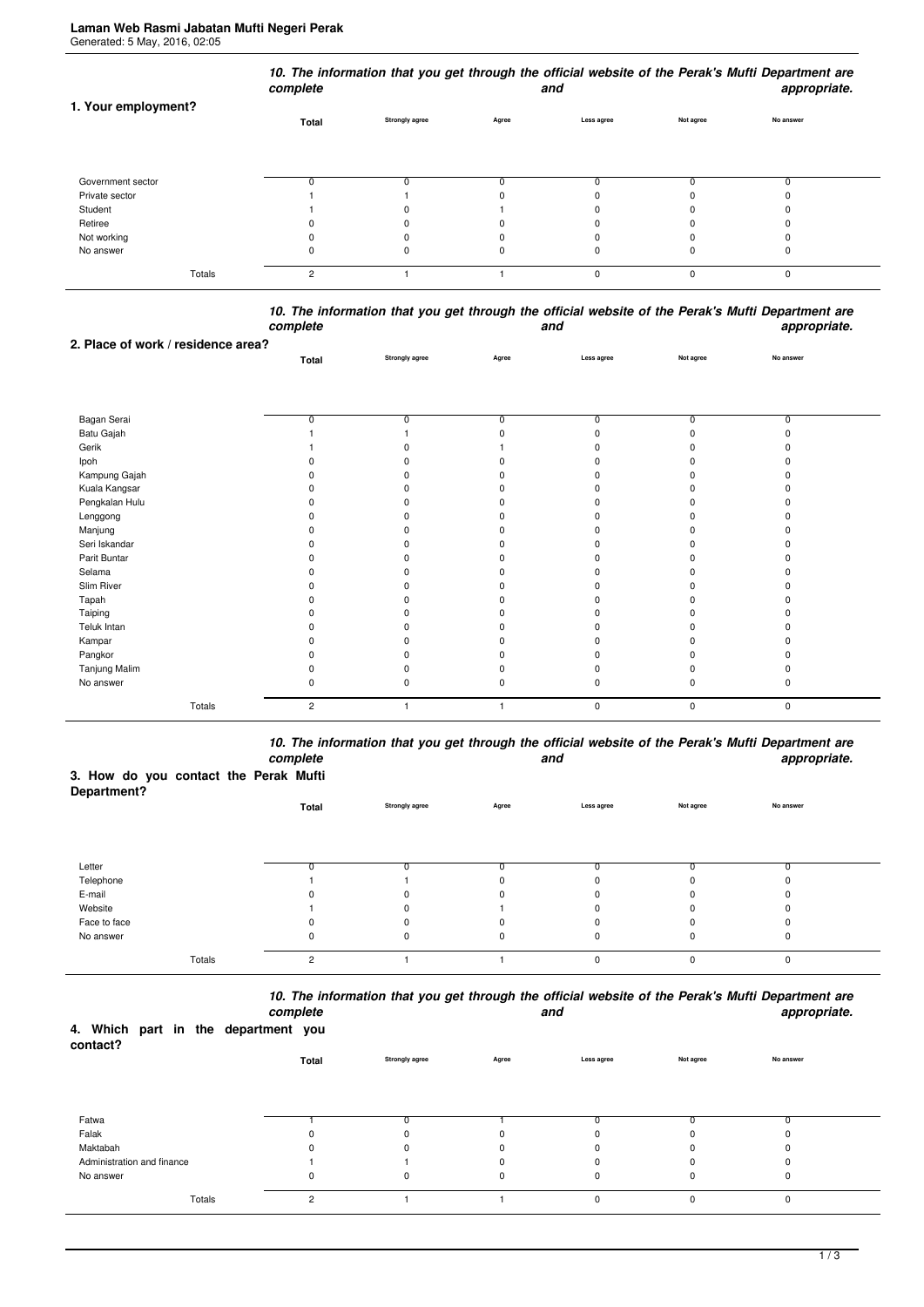|                                                                 | complete |                       |       | and         |             | 10. The information that you get through the official website of the Perak's Mufti Department are<br>appropriate. |
|-----------------------------------------------------------------|----------|-----------------------|-------|-------------|-------------|-------------------------------------------------------------------------------------------------------------------|
| 5. Please indicate the services provided by<br>this department. |          |                       |       |             |             |                                                                                                                   |
|                                                                 | Total    | <b>Strongly agree</b> | Agree | Less agree  | Not agree   | No answer                                                                                                         |
|                                                                 |          |                       |       |             |             |                                                                                                                   |
| The Issuance Of Fatwa                                           |          |                       |       |             |             | 0                                                                                                                 |
| Management Of Tauliah                                           |          |                       |       |             |             |                                                                                                                   |
| Self Declaration Friday                                         |          |                       |       |             |             |                                                                                                                   |
| <b>Islamic Concern</b>                                          |          |                       |       |             |             |                                                                                                                   |
| Determination / Check Direction Of<br>Qiblah                    | 0        |                       |       |             |             |                                                                                                                   |
| Preparation Of Hijri Timetable / Prayer<br>Times                | 0        | $\Omega$              |       | 0           | $\Omega$    | ŋ                                                                                                                 |
| Sun's Observation / Moon's Observation                          | 0        |                       |       |             |             |                                                                                                                   |
| No answer                                                       | 0        |                       |       |             |             |                                                                                                                   |
| Totals                                                          | 2        |                       |       | $\mathbf 0$ | $\mathbf 0$ | 0                                                                                                                 |

## *10. The information that you get through the official website of the Perak's Mufti Department are* **and** and **appropriate.**

|                    |  | complete                                    |
|--------------------|--|---------------------------------------------|
|                    |  | 6. Your opinion about management            |
|                    |  | ccredited teaching service to teach Islamic |
| in state of Perak. |  |                                             |

|                   | Total  | <b>Strongly agree</b> | Agree | Less agree | Not agree | No answer |  |
|-------------------|--------|-----------------------|-------|------------|-----------|-----------|--|
|                   |        |                       |       |            |           |           |  |
| Excellent         |        |                       |       |            |           | 0         |  |
| Very satisfactory |        |                       |       |            | ŋ         | 0         |  |
| Satisfactory      |        |                       |       |            |           | 0         |  |
| Less satisfactory |        |                       |       |            |           | 0         |  |
| Not satisfactory  |        |                       |       |            |           | 0         |  |
| No answer         |        |                       | 0     |            | 0         | 0         |  |
| Totals            | $\sim$ |                       |       | $\Omega$   | $\Omega$  | 0         |  |

## *10. The information that you get through the official website of the Perak's Mufti Department are*

| 7.             | complete<br>and<br>Recognition credential of<br>Islamic<br>teaching to candidates who managed to<br>brings many benefits to the community. |                       |       |            |           |           |  |
|----------------|--------------------------------------------------------------------------------------------------------------------------------------------|-----------------------|-------|------------|-----------|-----------|--|
|                | Total                                                                                                                                      | <b>Strongly agree</b> | Agree | Less agree | Not agree | No answer |  |
| Strongly agree |                                                                                                                                            |                       |       | n          |           |           |  |
| Agree          |                                                                                                                                            |                       |       |            |           |           |  |
| Less agree     |                                                                                                                                            |                       |       |            |           |           |  |
| Not agree      |                                                                                                                                            |                       |       | n          |           |           |  |
| No answer      |                                                                                                                                            |                       |       | 0          |           |           |  |
| Totals         | $\overline{2}$                                                                                                                             |                       |       | 0          | O         | $\Omega$  |  |

*10. The information that you get through the official website of the Perak's Mufti Department are* **and** and **appropriate.** 

**8. Service of checking qiblah direction that provided is:**

| provided is.      | Total          | Strongly agree | Agree | Less agree  | Not agree | No answer |  |
|-------------------|----------------|----------------|-------|-------------|-----------|-----------|--|
|                   |                |                |       |             |           |           |  |
| Excellent         | <sup>0</sup>   |                |       |             |           |           |  |
| Very satisfactory |                |                |       | 0           |           |           |  |
| Satisfactory      |                |                |       | $\Omega$    |           |           |  |
| Less satisfactory | 0              |                |       | 0           |           |           |  |
| Not satisfactory  |                |                |       |             |           |           |  |
| No answer         | 0              | 0              |       | 0           | 0         | U         |  |
| Totals            | $\overline{2}$ |                |       | $\mathbf 0$ | $\Omega$  | $\Omega$  |  |